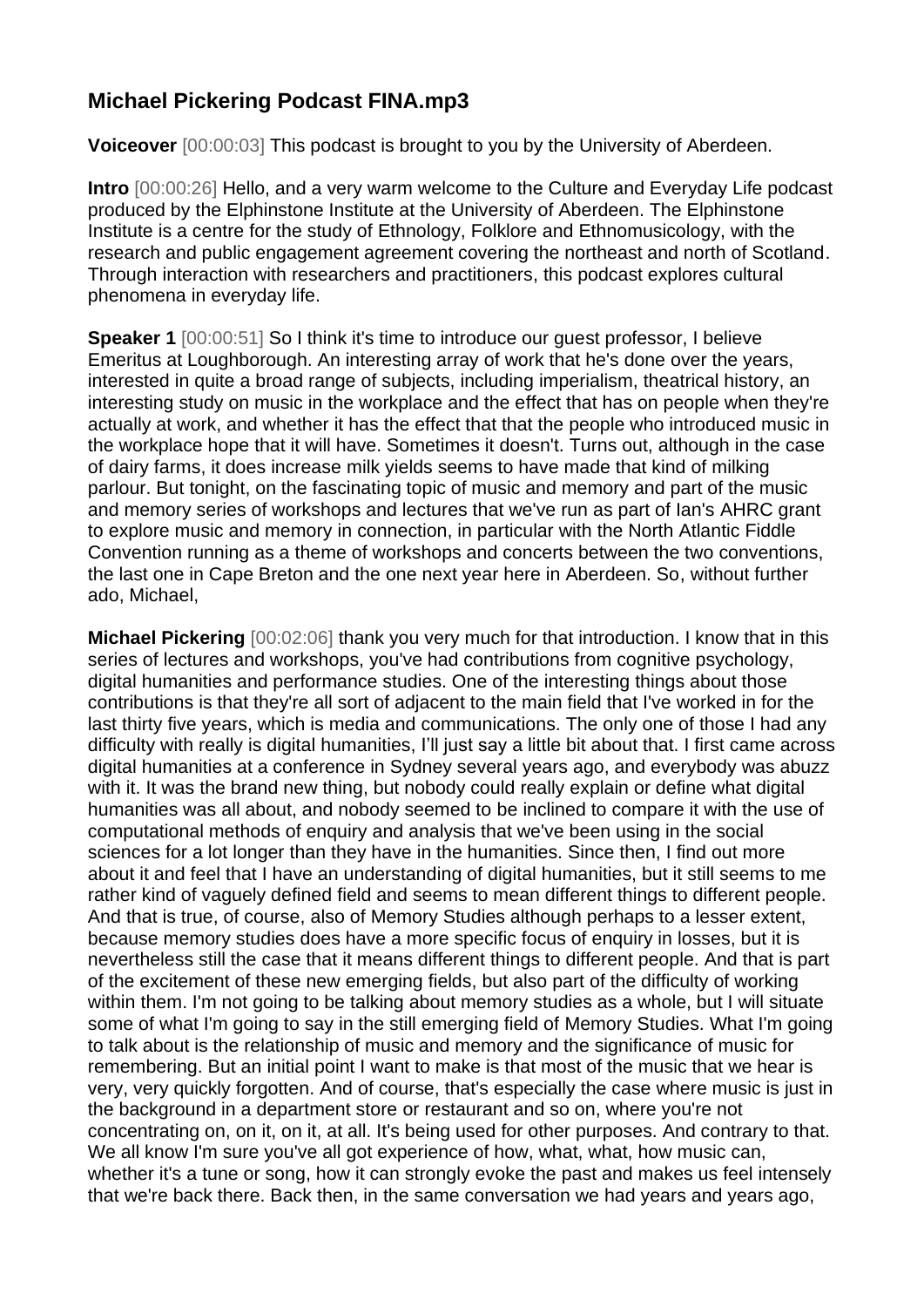we might, all staring at the high rollers and hollows in it, just in a local valley landscape that we used to frequent. And inverting the power of song and invoking the power of song in that respect is it's interesting to compare it with written prose, whether that's in a prose poem, a piece of literary fiction, whatever it might be. And songs do seem to be perhaps the most powerful means of evoking a memory of some incident, some particular moment or particular person in the past, more powerful than written prose. But I'm not quite sure why that is. Is it this sort of combination of in the song, for instance, of rhyme and rhythm of texture and timbre? And if that is the case, then at least to the partial alignment with that, we need to remember that particular songs and tunes because of their importance to us exist both in time and specific moments when the memory occurs, but also over time and the significance that they accrue over the course of many years, even many decades. As we rove back and forward in our memory, sifting our memories for particular, for the particular values and points of significance that they might have in a present that's ever changing. In a research project that's that lasted three and more years, including the writing up and so on. I'm going to be talking about that more later on, but myself, and my co-researcher Emily Keatley, distinguish between three key overlapping stages in our experience of the relations between music and memory. I set them out in this stage. These are overlapping stages, not usually linear in any fashion. But first of all, we need to make music a resource for remembering in some way or another. And there's both an interior and now, of course, an exterior dimension to that in the modern period. We have to remember certain pieces of music, but we can also use particular pieces of technology to remind ourselves to relive a particular experience of music. And that's very much part of the broader shift from what I call experience as processes as opposed to experiences as product. When you live a particular experience in a present that is very much experience as a process, and it's only over the course of time that you shift out particular aspects of that lived experience of the present into experience as a product and in relation to music. And again, think both the interior and the exterior dimensions of this that involves creating, storing, listening and sharing music as a human source. If we then move on to the second stage, that involves using music and its associations with the past to help establish durable units of meaning and a coherent pattern of narrative over the life course and those music laden meanings and patterns then congregate, particularly around the three mnemonic categories of events, people and places. Now why do I say that? Those three categories have come inductively out of all the field work that we've conducted on the research project I've just referred to, but then seem to be very much confirmed with reading other people's ethnography, reading literary fiction and so on. Those three categories of events people and places of the most significant clusters around which music associations congregate. And then we moved to the third stage. I don't know how we get rid of this thing here, you know? Sorry, it's interfering with your reading of the one on the bottom, but the third stage is perhaps the most significant because it's around the certain memories which have been chosen over the long, longer period of time. The key items of significance and value are crystallised out of the of a longer pattern of experience. And we use those particular moments to help identify ourselves in time, in particular places in relation to a particular pattern of belonging and so on. So, music in that way becomes central to how we think the past and present together in a process of active conjunction with each other. And it also becomes the means of what we call temporal transposition and connection. Now, of course, those three stages will only really work in this way in relation to intentional or voluntary memory, actively concerted recollection of particular moments or episodes in the past. And just as importantly, music can act as an involuntary catalyst, bringing back memories unbidden when we hear a particular song, perhaps by chance when we're listening to a morning talk show. And then, you know, piece of music or song is put on in the interval between the chat, and suddenly we're taken way back into the past in that through that process of temporal transposition. And here's an example from one of my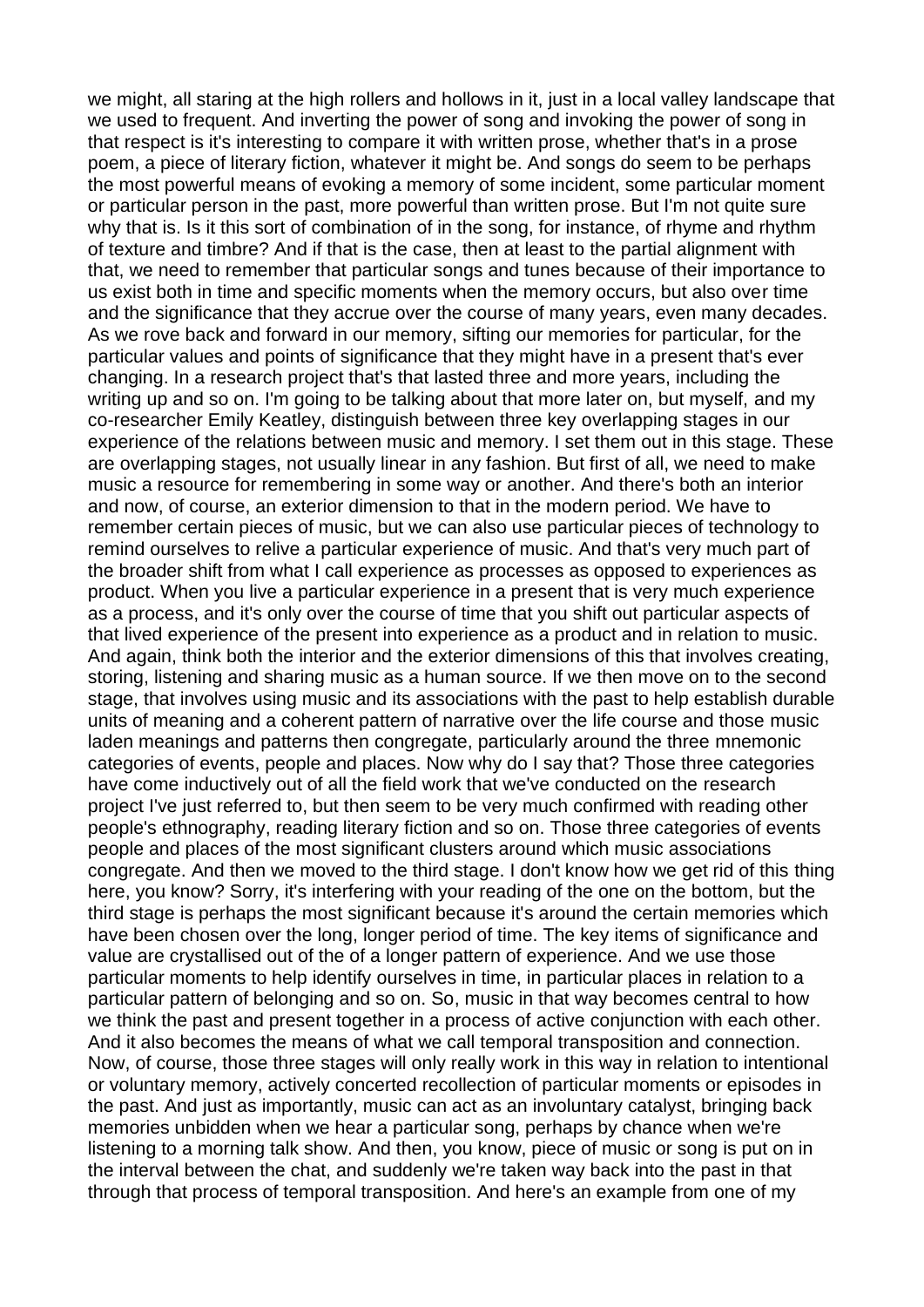favourite American novelists Anne Tyler in her novel The Amateur Marriage. Just sometimes when the car radio played one of those old songs Are You Going to San Francisco? Is the saddest show lost in faraway-sounding. She had to blink back tears in in order to see the road. She and music has that sort of powerful sense of connection, and it can create can create what we call an oral punctum, borrowing the term punctum from Roland Barthes, who only really confines it to our experience of photography. The punctum can also act in an oral dimension as well. And it's perhaps at its most significant as it is in relation to the visual function. As Barthes describes it, when we're grieving for somebody who has passed away and a piece of music that would be deeply loved by that person is heard by the person who's in mourning and can bring memories hurtling back in a flash flood of emotion that only exacerbates the experience of loss and abandonment. And here's another car radio example from ethnography instead of literary fiction, this time from one Tia De Nora's informants. And she spoke of the importance of for her father of Brahms Double Concerto, which he played as a source of solace when he was separated from his wife during the Second World War and after her father died. Lucy, who's the informant, turned on the radio while she was driving home one evening from choir practice and tuned directly into the double concerto. And this is what she said. "I just had to stop and some friends were coming behind you now and I was in floods of tears and they said, Why didn't you turn it off? And I said, I can't. And it was ages before I could listen to that or anything like it without thinking of him". Now, remembering through music has two major interrelated aspects. Firstly, when we remember through music, we're also remembering the cultural past of that music. That's particularly true, for instance, of specific genres of music, particularly if we've lived through the development – gone through the different stages in the development of a particular genre - whether it's reggae or whatever it might be. But it's also true of the retrospective use of music in in certain kinds of programmes that concentrate on a particular decade, and this is Johnnie Walker, and I put him there because of his programme Sounds of the 70s, that is on Radio two every Sunday afternoon. That's a typical example of that. But secondly, the pneumonic associations are attached to a particular historical event or historical periods. Obviously, you know, Vera Lynn's association of the White Cliffs of Dover with the Second World War, is a classic example of that. And there's very much a blurred line between that acting in a very, very powerful way and the cliched use of that, you know, so for instance, anything to do with the 20s, you have to have Charleston music in it, you know, and it becomes narrowed down to that particular cliched associations and other kinds of music that were very predominant at the time and then get it forgotten. And from there, we can identify two further aspects that are involved in the relationship between music and memories. First of all, music in autobiographical memory, you can have a deeply personal significance and value for us, but also music in vernacular memory, where it becomes interlinked with particular families and particular communities and networks. And here we have to identify two highly important features of music in relation to the modern and late modern periods, there's first the market value of music as a commodity. And there's also certainly the spatial and temporal reliance on technology. Now, music and especially popular music over the whole modern period has become a global market, a market commodity and in economic terms, music is a commodity just like any other form of popular culture, popular entertainment, and that has very, very wide ranging implications. But I'm not going to talk about it because significantly, I think in relation in the relationship between music and memory, the commodity status of music is actually almost irrelevant. And that's because of a too seldom noted process of localisation, of making music our own. Despite the mass commodity status of that music. In the abstract to this lecture, I referred to the widely noted ascription of a certain song as our song in intimate relationships. Many people in relation to that song that we talk about as our song will have heard the song because it's globally distributed as a commodity. And so in that sense, it's widely shared. It isn't just our song,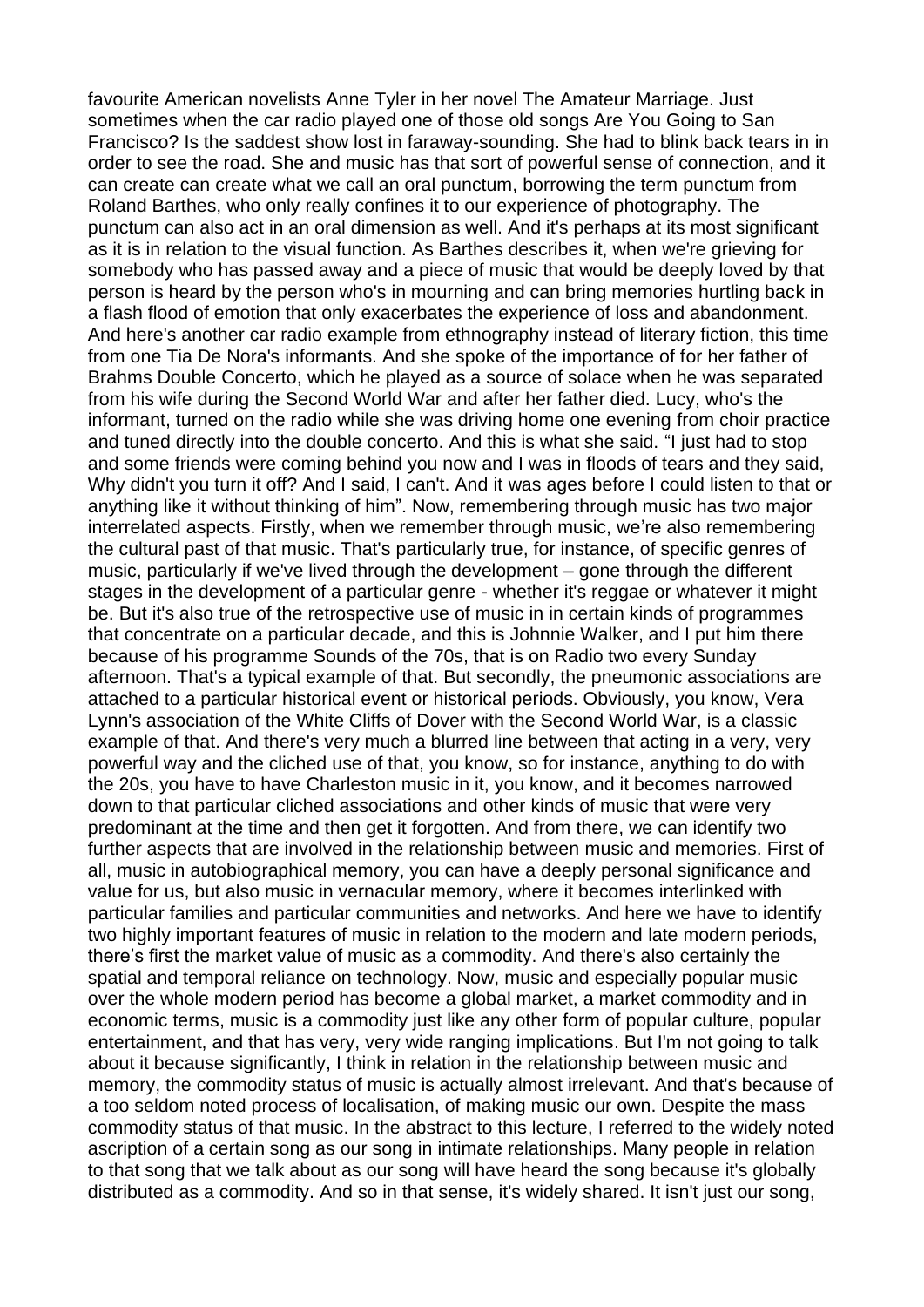it's shared on a much, much… on a mass scale. But the affective connections and connotations that that song has within the intimate relationship have overridden all that. They've made the song seem to be uniquely special to that specific intimate relationship, something that's only shared within that relationship. So in making the song, they're their own the song is, in a sense, stripped of its commercial dimension. It's transformed into something interpersonally, precious and far more durable than the song's short term or long-term exchange volume. And before I turn to the music technology and memory, I want to say a little bit more about this process of of making our own because it seems to to us to be absolutely central to vernacular memory and vernacular remembering. It's a form of localisation, as I've said, and it involves constructing local proximate meanings and values out of mass mediated cultural products and then using that music to forge past present interconnections that are very specific to those within a particular network, particular groups and so on. And that process is important for memory studies precisely because it's vital for the music/memory relationship and because it's very much neglected within memory studies. And here I'm going to widen out now into the context of that field a little bit, because I do want to say briefly something about the context of that neglect. In memory studies as it's developed over the last 20, 30 years or so. The greatest emphasis has been on collective memory, but collective memory, not of vernacular level, but collective memory on a macro social scale. And it's concentrated particularly on collective memory, where it's involved spectacular events and spectacular ruptures in the everyday pattern and rhythm of life. And the preoccupation has been very much with the hegemonic purposes. Consequences of remembering seeing collective memory as a sort of field of ideological conflict, and that's had two major consequences. First of all, it's led to a largely negative emphasis on the way in which memory is manipulated. It also led to an emphasis on painful pasts, rather than the way in which past can heal certain rifts or ruptures within the present. And it's also led to an emphasis on the failures and the flaws of public remembering. And the further consequence of that is that of that neglect is that it's led to a diminution of attention to what happens in the dynamics between how we remember as specific individuals to collective remembering, remembering on a wide social scale. And that. That has also had various consequences, which would lead me to say that we need to develop an alternative focus. Obviously, collective remembering on a macro so scale is very important. But because it's led to a neglect of attention to the relationship between individual and collective remembering that needs to be redressed because that relationship is an abiding issue, it has to be an abiding issue within memory studies. And as I've just said macro scale forms of cultural memory, manipulation of public memory, all those things are important, but they shouldn't necessarily dominate the field. So the personal and the public aspects of memory need to be kept in continual view of each other. And rather than emphasizing painful pasts, severe ruptures in the fabric of social memory and so on. We need to ask what does what is remembering well, all about how do we remember well, how do we recognise and define that? And that's something which Emily and I have been giving increasing attention to in our more recent work. And in doing that, we concentrate very much on the space between individual and collective remembering at a different level to the macro social scale, which has dominated memory studies. But at the meso level of mnemonic interaction and that interspace is where we define vernacular memory as operating with that neglected dimension of remembering or talking about it through remembering in that interspace that this process of localisation, of making our own occurs. Now, to go back to the technological mediation of music that, of course, began with phonography and radio in the early 20th century. It soon expanded from sonic media to to visual media. The first film with synchronised sound was significantly about significantly a musical the jazz singer of 1927 blackface minstrel song featuring Harold Johnson. But then that process continued after the Second World War, with the expansion of television and so on. And a major consequence of all that is not only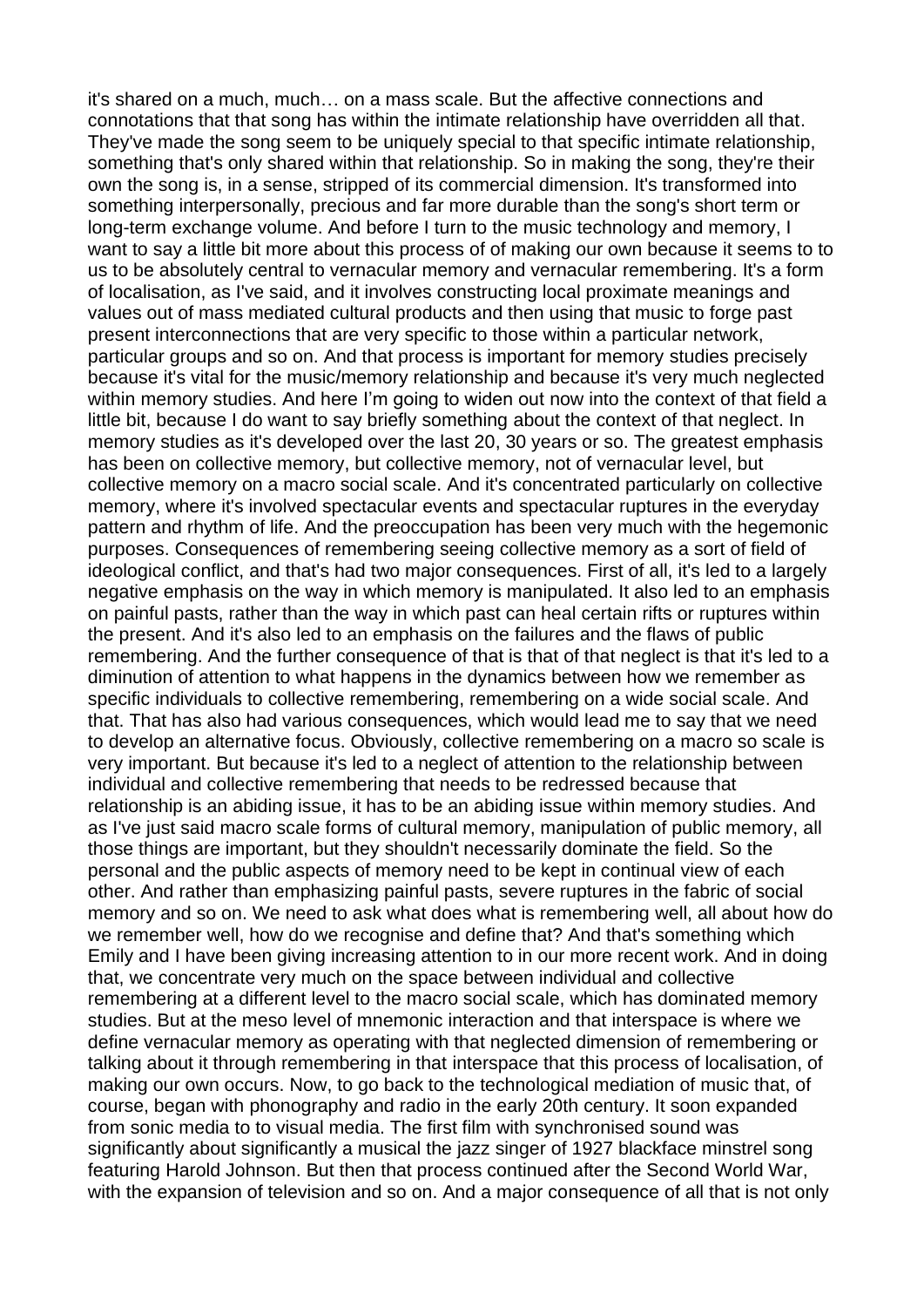allowed a much wider mnemonic access to music associated with previous stages in our own autobiographical trajectories, but also to music that's associated with periods which are antecedent to our own lifetime. So, for instance, if we were born in the late 20th century, we might still have memories of the first time we ever heard Duke Ellington, Memphis Minnie, Billie Holiday, Hank Williams, whoever it might be. So music's pasts have in that way multiplied much more than, I think, in any of the previous historical period. And so have our memories of them. And that's not only broadened our own sonic horizons, it's also changed how we conceive of the sonic horizons because although song in vernacular memory has been passed between generations through oral transmission for a very, very long time, how we now revisit and remember music space is very much a product of modernity, and what that means is that, for instance, we can hear exactly what was recorded on November the 23rd 1936, when Robert Johnson, on the left hand side sang the song Come On in My Kitchen or year later, on October the 26th 1937, when the Kentucky Fiddler, Bill Step played this splendid tune Bonaparte's Retreat. And I'll just give you a little sample of that.

Sorry to have to cut that splendid tune short term, apart from oral transmission and the written score, of course, music no longer limited to what people themselves can remember. And for me, the advent of all these different forms of technological production and reproduction of music should be, I think, a source of continual wonder and appreciation. And I've always been puzzled why that's not the case. Is it the fact we just become complacent? Is it the fact that these means of technological reproduction change so rapidly? I don't have an answer to that, and it would be interesting if anybody else can contribute to that. But to me, it's still an amazing thing that is now possible. And I said earlier on that I'd talk more about the specific research project on music and memory that I've been involved with over the past five or six years with this colleague of mine at Loughborough University, Emily Keatley. And the starting point for that project was the lack of any ethnographic work on the relationship between music and memory in everyday life. So I just want to say a little bit about it. It was a three-year research project where we were actually involved in the research, and it focused on media in everyday life and the the various ways in which music acts either as a vehicle or catalyst of remembering. And we conducted a dozen pilot interviews to begin with and then on the basis of those drew up a set of questions. We wanted to interview people about and interviewed over 100 people, both single individuals and small groups and through focus groups as well. And that was then supplemented through a mass observation call that we did roughly 150 160 responses. And it was through the published interviews that the two most salient media were remembering and everyday life became very evident. Photography, self-made photography and popular music or music as a whole sorry. And also as a group within the project, we developed a new method in the social sciences, which is the self-interview. And there were various advantages to the show for interview, particularly when you were researching memory. And that is that people have access themselves to the pause button if they're struggling to remember something. If a particular memory is so potent that they were emotionally overcome, they can use the pause button and go back to it later on. And one of the first interviews I conducted in the project was with a man who was about 70 years old, and he had lost his wife 10 years previously. And prior to the interview, I asked him to select half a dozen photographs that he could talk to at the beginning of the interview to get him going and talking about the importance of photography in his life and in relation to the past. And as soon as you started talking, he burst into tears and I offered to stop the interview, possibly go back to it another time. But he insisted on carrying on and eventually overcame his emotions and did manage to continue to conduct the interview. But it became very, very clear how acutely he still miss this person 10 years later. And that's not true only in relation to the photographs he has of her, but also her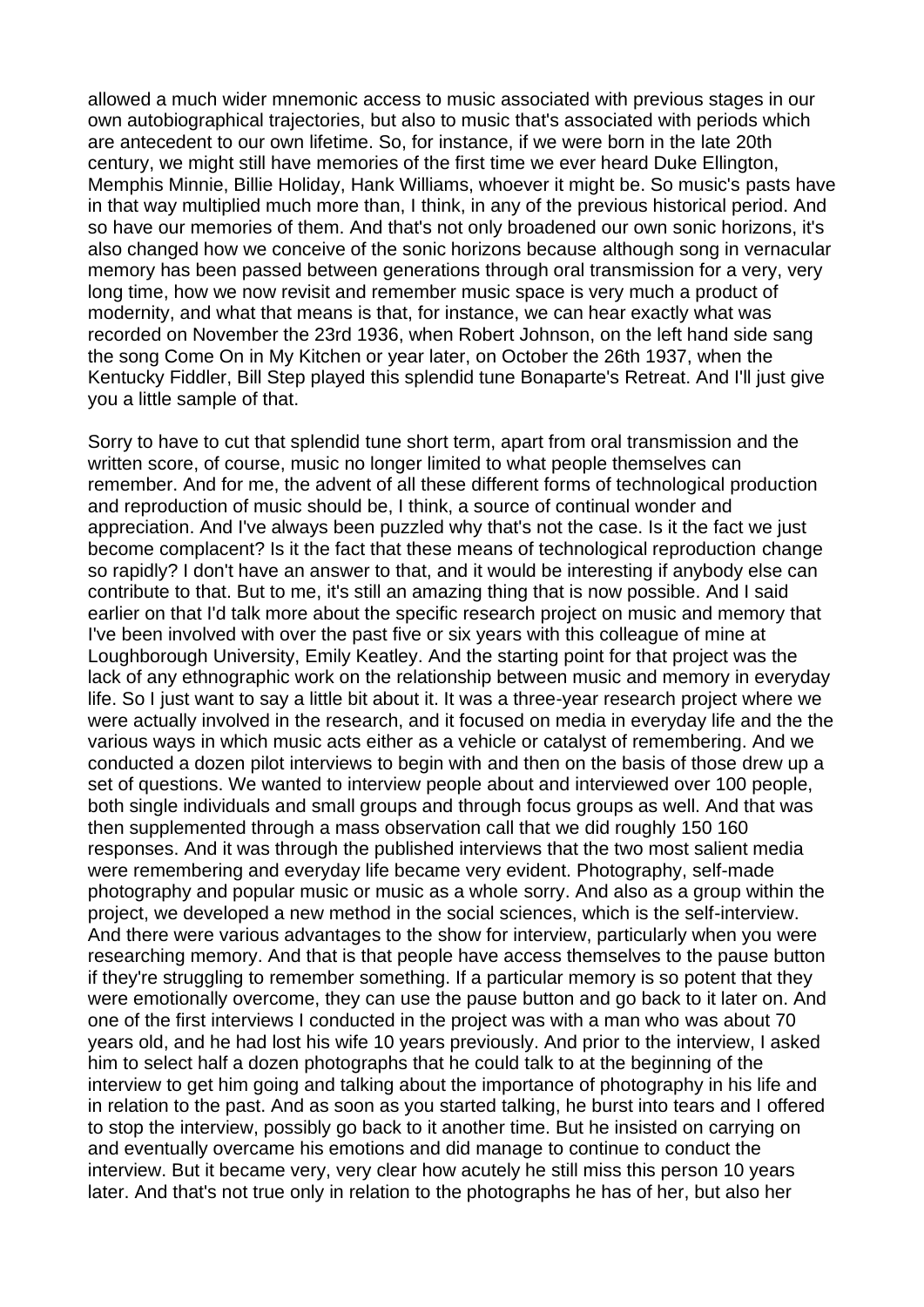music. She was a very ardent music lover. He pulled out a drawer and he had a whole row of her CDs in exactly the same formation. He didn't want to disturb them. They were part of the way he was remembering her. So the self-interview we started to devise as a method for overcoming that kind of restriction, that kind of a problem. And then the key purposes of the project were comparative study of these two most salient media I'm remembering in everyday life and the value of that is that it gave us a dual focus, obviously, that those two media appeal to different senses, the site and just to hearing. But they seem to complement each other despite their manifold differences in all sorts of different ways, and people were deliberately using both in order to build up a better set of tools than they would have had with just one medium or the other. And the period in which we were searching, of course, also coincided with the shift from analogue to digital. That was true both in relation to photography, with people stopping the compilation of family albums and putting everything on a memory stick or whatever. And also in relation to to music and different ways of accessing music, storing music relating to music and so on. And the theoretical framework that we've developed in our first book was the concept of the mnemonic imagination. And then we have gone on to apply that concept in the second and third of the trilogy that we've trying to show how pieces of the past don't exist in separate kinds of ways, but are sewn together through their associations with music and photography, both in life, personal life narratives and in vernacular memory. So just a little bit about this concept because it runs through the whole of the three books that we've written about media and memory in everyday life. And it was very much our starting point that we wanted to challenge the sort of everyday opposition between memory and imagination. They seem to be working very, very much in concert with with each other in the way in which people were talking about the significance of the photography or music for remembering events, people, places in everyday life. So, the widespread conception that they're utterly distinct faculties or processes with memory confined to the realm of experience and imagination to the realm of fantasy untrammelled by truth seemed to us one that really stood in need of a critique. Now, of course, that isn't to say that memory and imagination are simply one and the same, using different names as masks of a covert commonality. But they do interact with each other like cross-fertilise, memory feeds into and fuels our imagination. And imaginatively, we connect together all the different kind of memories that are floating around in our minds, in our everyday conversations and so on. And we then plot them into different narrative sequences and structures, and that process of interaction is a generative one. Or over the course of time, a regenerative form, it fosters a mode of relating to the past that exceeds the separate capacities of either memory on the one hand, imagination, on the other hand, turns the past into a fertile resource. So the mnemonic imagination coalesces out of the productive tension that exists between memory and imagination. And as a result of that, is able to arrive at a creative synthesis of past experience and present needs and understandings of that experience, particularly thinking ahead to the sort of future we want to sail into. So the mnemonic imagination is the mechanism through which those cross-temporal, inter-animations in our lives are brought into being the memory reactivating imagination and imagination stimulated by what memory can offer up. So when we bring pieces of the past into active relation, we don't do that strictly through memory alone. We don't regard the past as simply akin to what we imagine is the productive tension between what we remember and how we imaginatively use, what we remember, which is significant for Mnemonic Imagination. So sorting through and synthesising all those different fragments of the past, which memory bequeaths to us is what is significant to us over time in relation to our own life narrative and so on. And the chief mechanism for that is, as I'm saying, is the mnemonic imagination aligning our memories with our particular concerns and knowledge and feelings in the present and identifying the paths that we've taken on the identity that we've developed as we've moved along those paths. So the mnemonic imagination is the chief mechanism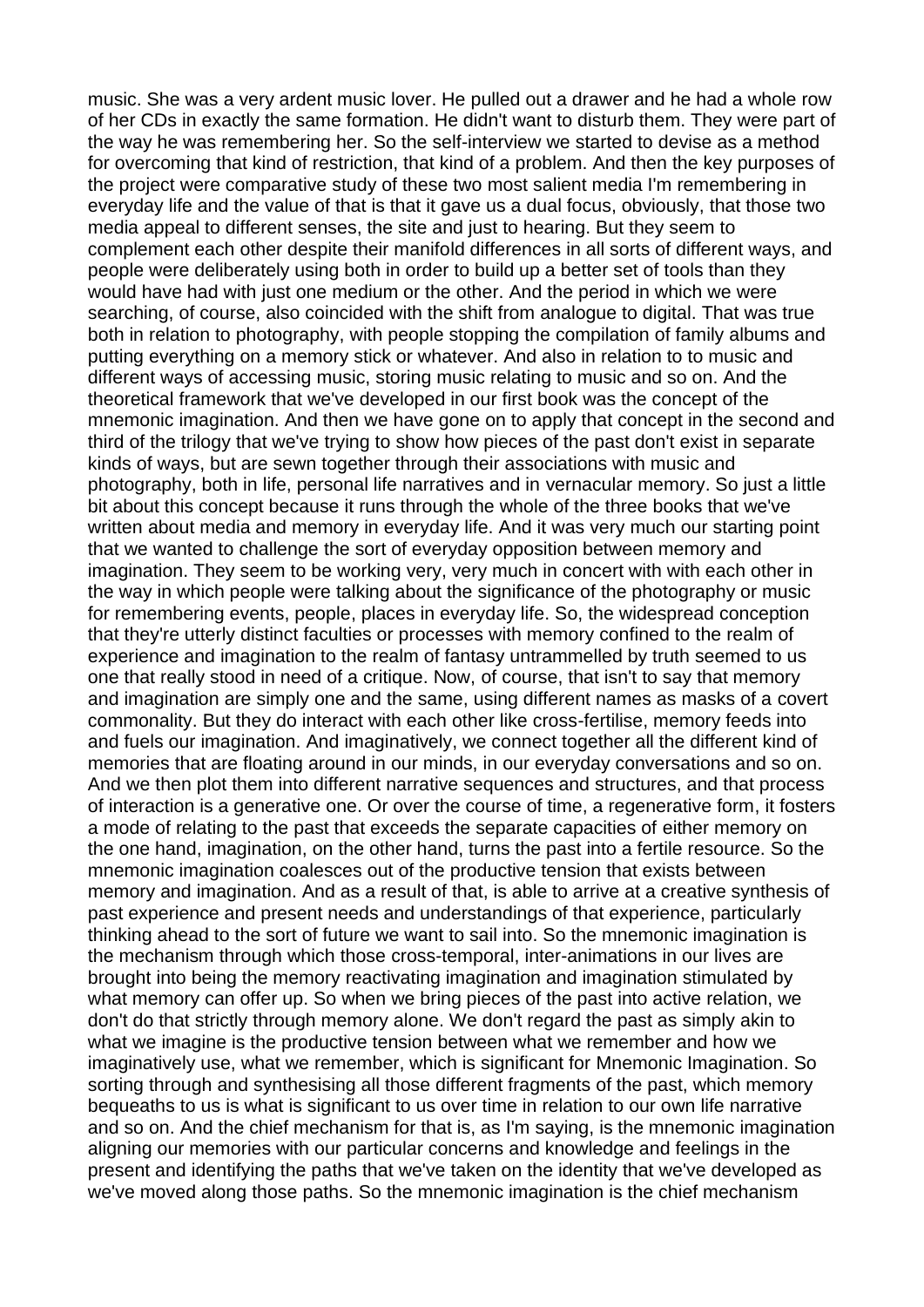through which we maintain a sense of continuity, often over some quite difficult transitions and turning points in our lives. So, the concept refers to the way in which we qualify, adapt, refine and reorder past experience into qualitatively new and ongoing understandings of our lives and the lives of those around us as that continually moving on, continually changing and our conceptions of them are continually changing. So the mnemonic imagination isn't simply confined to personal experience or what seems to us to be of primary significance to us in our personal lives. Personal relations with the past are situated within and informed by networks of social relations, and that makes individual and collective memory conceivable only through their multiple intersections. And as I said, that's that's the kind of meso level of interaction between individual and collective remembering would be very much concentrating on because of its neglect in memory studies. So for that and other reasons, the concept of mnemonic imagination embraces not only our own experience, but also what you can call second hand experience, whether that derives from a tale told by a friend or something we hear on television, a narrative we might hear through popular song or whatever. Both those forms of experience first hand and second hand, a key resources for developing a sense of who we are, both individually and collectively with mediated forms of remembering being at times just as important to us. Situated forms of remembering and the mnemonic imagination helps us to relate our own memory with the memory of others, whether they're both, whether they're the proximate to us or distant from us. So the basis of any empathic engagement with other people's memories comes through that the engagement of the the mnemonic imagination with them. So here are examples of our engagement with the two technologies of remembering within those always shared frameworks or schemata of us remembering we develop purpose. If uses of both photography and music ask key mnemonic resources in everyday life might be the photos we put on the mantelpiece in the family album. Whatever pieces of music that we connect very closely with particular friends, particular relationships. But we also regard photographs and recorded music as encapsulating for us certain elements of our experience that help mark our passage through life that contribute to our sense of selfhood, that help us tell stories about ourselves, our families and social groups to which we belong. And thirdly, we value images and music for the ways in which they spontaneously seem to melt time, as in that process of temporal transposition generated a sudden and precipitous sense of that temporal transposition. And here's an example from from our fieldwork. One woman we interviewed and the song by a particular band which became predominantly associated for her with generic, not specific memories but generic memories of childhood holidays in Wales. She was called Lisa and when we interviewed her as a married woman in her mid-thirties and she said "when I was really young, we used to go on holidays with, well, they weren't my aunt and uncle there, and my parents, best friends, had sort of grown up with them and they had two children and we used to go and stay in a cottage on a farm in Wales. And we always used to listen to the Beach Boys like the whole time we were there. This would also happen on the journey, so you can imagine what the weather and the weather to you, and you could guarantee that the weather would always be crap. And so listening to the Beach Boys was kind of like, we know the weather is going to be rubbish, but it doesn't matter. So if ever I listen to the Beach Boys. It just makes me takes me straight back to going to where I was when I was eight or nine. Especially to being in the car on the way there." And Lisa also went on summer holidays to Wales later in her childhood. But with her own family and and she told us about a much-enjoyed activity that they engaged in her father and the other children who were in the family when they first arrived at their holiday destination - holiday cottage that they hired year after year. And that is encapsulated in the hymn Jerusalem by William Blake in Hubert Parry's famous arrangement of it. And this this hearing that or singing act was like a kind of a vocal beacon lighting up her memory. This is what she said "at the back of the cottage there was a huge hill and so you could walk out the gate of the cottage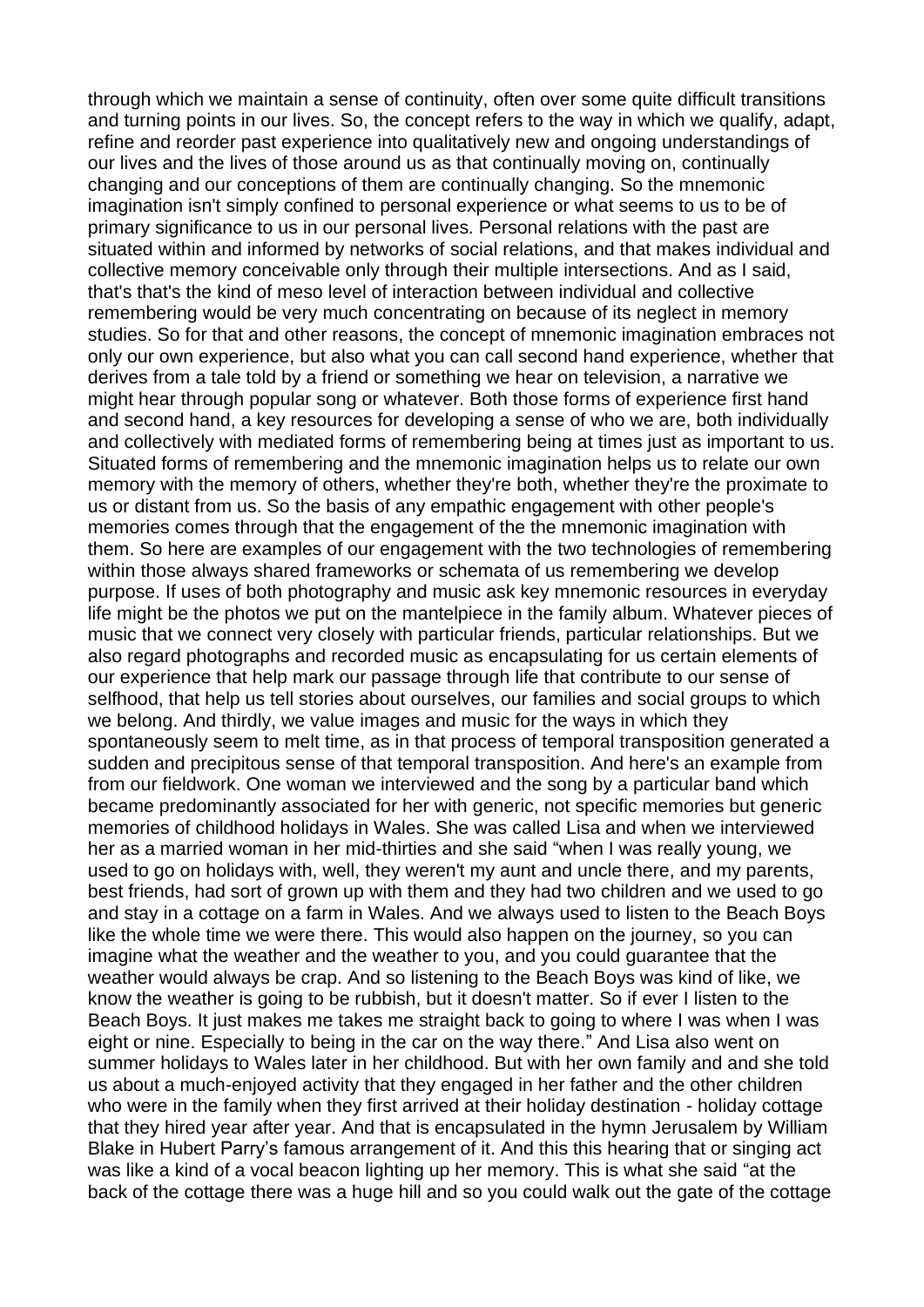walk across the path. And then there was the hill, and it was really, really big on on the first day when we got to the cottage. Me and my dad, Michael, said, Jeff, Sarah and Josh, who we used to go with. We always used to hike to the top of the hill and it would take forever and then we'd get to the top of the hill. My mum, and auntie Pauline, would be sitting in the cottage, drinking gin and tonic and watching us walk up the big hill. And then the thing that we had to do was when we got to the top, we all had to sing Jerusalem really loudly to see if I could hear the bottom of the hill. We'd take the binoculars and they would wave to us if they could hear us singing to it (you can imagine how they had to belt it out). It was ridiculous, but that's always something that has come to stay with me. Always. Whenever I hear Jerusalem, I just imagine standing on the top of a huge hill in Wales, belting the character at the top of our voices." I want to now give you an example from a couple that I got to know through university Helen and Michael and this time I'll play the music first and then tell you about its mnemonic significance. Now, I kind of have to cut it short, I'm afraid. I'll give you an....

## **Unidentified** [00:45:11] I think it's paused

**Speaker 4** [00:45:40] Sorry again, having to cut it short, but this is what Helen said of that piece of music. Hildegard of Bingen Collection, a Feather on the Breath of God, it was introduced by Helen to her husband, Michael. She said it was one of our very favourite recordings. And then the only CD in our collection. And after Michael died, Helen heard this track by chance on the radio one morning. Vivid memories came back, flooding back to her. She said it was inevitable that I would suddenly hear a piece of music that forcibly revives the memory and reduced me to tears and create a physical ache in my chest. The term broken-hearted feels more than just words at times, but very significantly Helen also links that moment on the conjugal memories that are associated with another memory which she told us about one deriving from her initial encounter of the album. She said, I heard it first at the house of a friend and…of a friend of a friend. I'd never met it before and I knew nothing of her. But when we arrived, she had this recording playing and I was bowled over. I rang the the next day for details, but that day, read what it is that the news of the death of the Labour leader John Smith had been announced and I was upset and I actually cried on the phone and she too was sad about it. So that shows how memories of the same piece of music can encompass different scales of remembering one that's very personal and local one she's relating to a national public figure, one that situated on this mediated but both linked together in the first case through grief and second through empathy with somebody else's personal loss. And it was after she'd lost Michael, and she was grieving very intensely that she then related that back to the memory of somebody else who had passed away - the Labour leader, John Smith - and it started to take Helen out of herself to help her move on. And I know moving on is a very trite phrase, particularly in relation to such intense experiences, grieving and mourning. But in this case, the first real signs of it seemed to be happening through the interlinking of those two different kinds of memory of the same piece of music. And another example of music's centrality in memories of close relations comes from a female archivist in Nottingham who was looking back to -from the age of 40 - to the one song that stood out in her memory from her early childhood in Crieff in Scotland, of course. And this is the story of her grandmother singing Brahms Lullaby a lullaby to her as she lay in bed as a young girl. This is what she said to us, she said, "I can picture myself from the lower bed of the bunk beds I shared with my sister and my gran stroked my hair and singing this lullaby when I was seven, and that by then she'd moved with her parents to live in East Co-occurrence in Somerset. She gave me a jewelry box for my birthday, and when the lid was lifted, it had a small ballerina pirouetting in front of the mirror to the tune of Brahms Lullaby. I still have that jewelry box and it still works the memories it evokes a strong and clear, never sad. And the final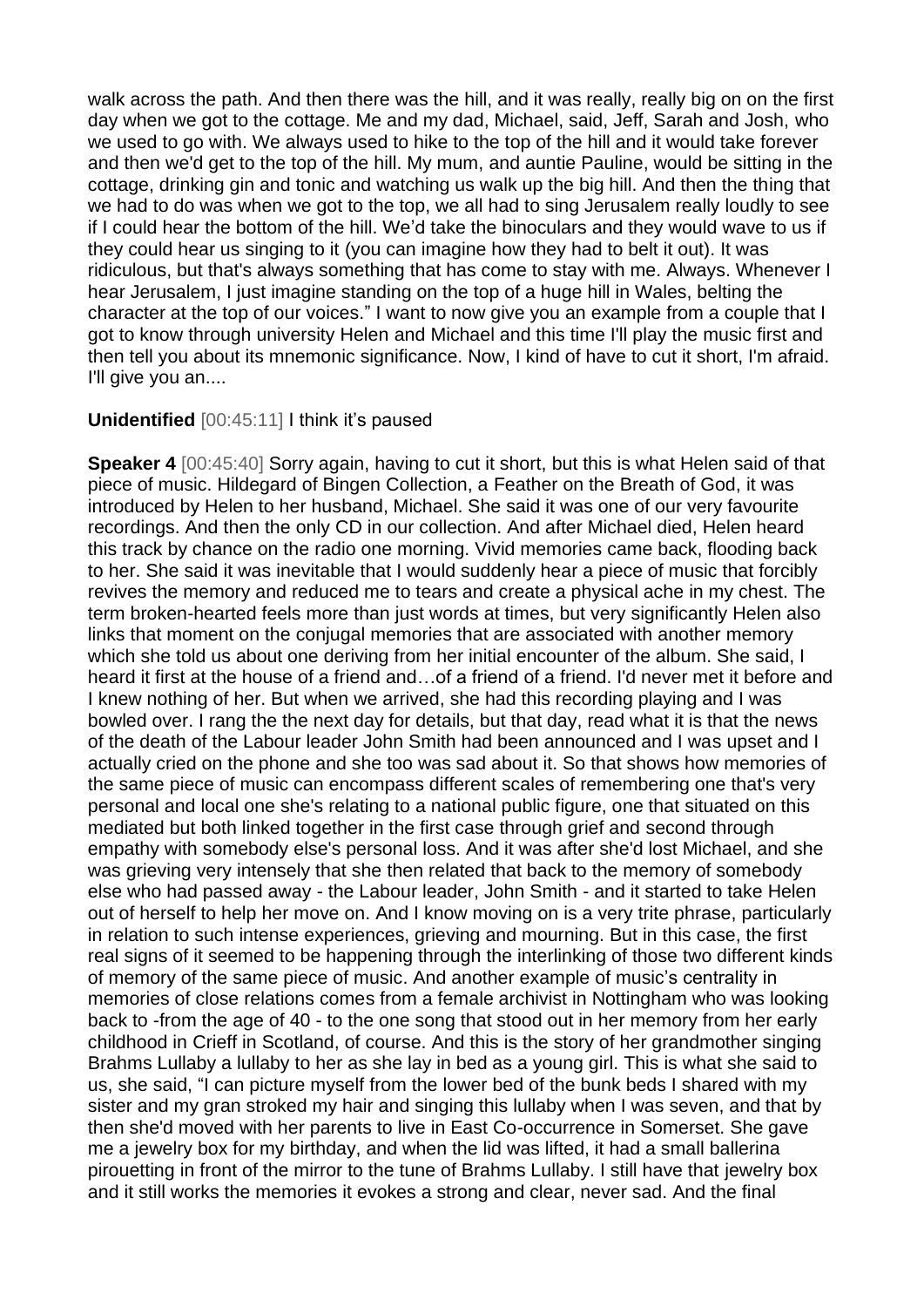example I want to give you comes from a 32-year-old woman who's lived in England for over 20 years during the period of her adolescence and early adulthood, she was born in England, but she came with her parents to England at the age of 13. She called Kia Kapoor. That's the pseudonym we've given her. And Kia Kapoor exemplifies many of the problems which second generation Asian migrants living in the West seem to encounter when they're caught in the crossrip between two different sets of cultural values, actual views and expectations, and the consequence of being caught between cultures in that way for Kia has been an abiding, turbulent conflict with her parents, particularly her mother, and an abiding, laborious struggle to come into her own to become her own person. And that struggle has involved coming to terms with all the memories that she has now of being a undutiful daughter and is trying to remember the difficult legacy that all those memories entail by developing an artistic identity as a professional photographer and our extended case study of her mainly focuses on that on that process. But her difficult negotiation of the past isn't done entirely through photography and in the example I'm going to give you, she speaks of trying to counteract her strict upbringing and her antagonistic feelings to towards her mother by making over a miscellaneous album of traditional Indian songs that was purchased by her mother when they were last in India together. And that's, of course, where Kia's extended family still live and they were they were visiting that extended family too together. Here's what Kia said about it, she said "I renamed the album 'Mum India 2007' and I did that because I directly associated with her. She bought it and played it, and it blends in with a time when everything seemed better when time was trouble free. I took the CD because it was a few days before she was going to fly home, and I was about to go off my internship. I knew I was going to be a different person when I got back. I remember feeling closer to her during that trip, very different to when we were in England and just at loggerheads all the time. Later, even though we've been through that experience of bonding in India, once we were back in England, it all started to go back that way again. Nothing but conflict. So when I hear those songs, I think of that time in India and God, you know, the life I've always really wanted. But it doesn't really exist, at least not here in England. It's only there in glimpses." So the life that Kia was always wanted and might only exist in glimpses, but those glimpses very important to her, they helped put him in place what has never been in place when, particularly when she's most needed it. So, it's as if she's trying to re-enact the past by parading what she feels is missing from it. And in doing that is huge. What she's doing is using her mnemonic imagination to bring the past and the present into a different cross temporal relationship to the one that they otherwise have. So those glimpses of what might have been possible only find any kind of definite form in her new mnemonic imagination and of course, in her art. But it's through that imagining that the possibility of something different becomes very apparent to her, and it's also in that space that symbolic space that she's created, that her own maternal feelings, her longing to be a mother and have a child of her own and now nurtured. And as she puts it herself, "there are no plans, but there are hopes". Now, the last aspect of the memory spectrum that I want to talk about before I draw to a close is that the realm of nostalgia. Now nostalgia is a very distinctive modality of remembering, and it connects very closely with the evocative quality of the whole power of music. It also felt sort of manifested in very diverse ways, but unfortunately the term nostalgia is usually used in a pejorative and negative sense. And I think that's really quite misleading. So those uncritical, superficial celebratory images of the past are only one form of nostalgia in which modern temporalised forms. It's not amenable to any singular or hardened fashion definition. And at the very least, I think we we need to make a to follow a very broad but two fold distinction. First of all, we need to identify manipulative uses of the appeal to nostalgia. And that's what's Emily and I call processes of retrotyping, which become, you know, very manifest in forms of advertising promotional culture more generally. And did this to distinguish that from critical uses of the nostalgic impulse for the sake of creative